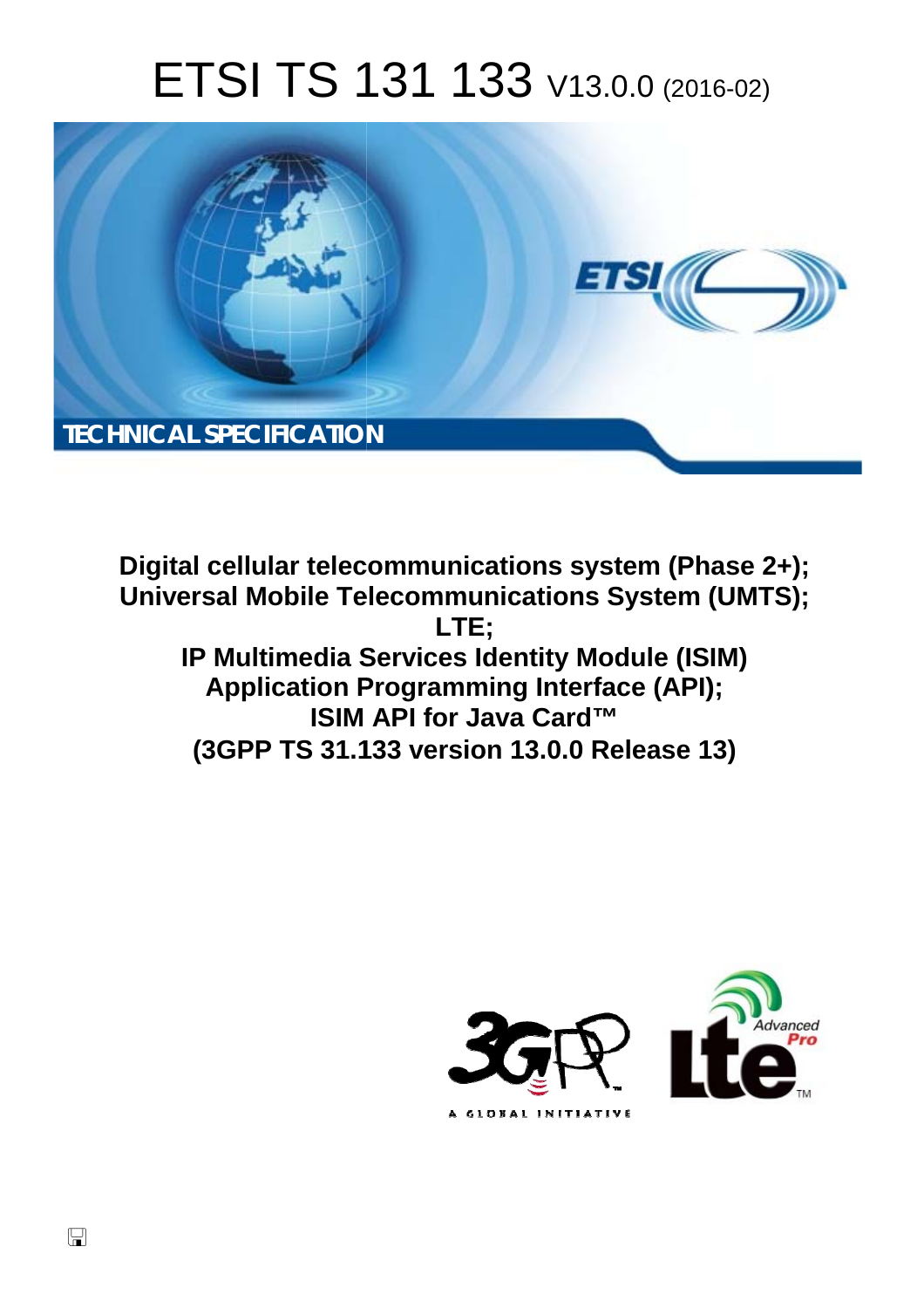Reference RTS/TSGC-0631133vd00

> Keywords GSM,LTE,UMTS

#### *ETSI*

#### 650 Route des Lucioles F-06921 Sophia Antipolis Cedex - FRANCE

Tel.: +33 4 92 94 42 00 Fax: +33 4 93 65 47 16

Siret N° 348 623 562 00017 - NAF 742 C Association à but non lucratif enregistrée à la Sous-Préfecture de Grasse (06) N° 7803/88

#### *Important notice*

The present document can be downloaded from: <http://www.etsi.org/standards-search>

The present document may be made available in electronic versions and/or in print. The content of any electronic and/or print versions of the present document shall not be modified without the prior written authorization of ETSI. In case of any existing or perceived difference in contents between such versions and/or in print, the only prevailing document is the print of the Portable Document Format (PDF) version kept on a specific network drive within ETSI Secretariat.

Users of the present document should be aware that the document may be subject to revision or change of status. Information on the current status of this and other ETSI documents is available at <http://portal.etsi.org/tb/status/status.asp>

If you find errors in the present document, please send your comment to one of the following services: <https://portal.etsi.org/People/CommiteeSupportStaff.aspx>

#### *Copyright Notification*

No part may be reproduced or utilized in any form or by any means, electronic or mechanical, including photocopying and microfilm except as authorized by written permission of ETSI.

The content of the PDF version shall not be modified without the written authorization of ETSI. The copyright and the foregoing restriction extend to reproduction in all media.

> © European Telecommunications Standards Institute 2016. All rights reserved.

**DECT**TM, **PLUGTESTS**TM, **UMTS**TM and the ETSI logo are Trade Marks of ETSI registered for the benefit of its Members. **3GPP**TM and **LTE**™ are Trade Marks of ETSI registered for the benefit of its Members and of the 3GPP Organizational Partners.

**GSM**® and the GSM logo are Trade Marks registered and owned by the GSM Association.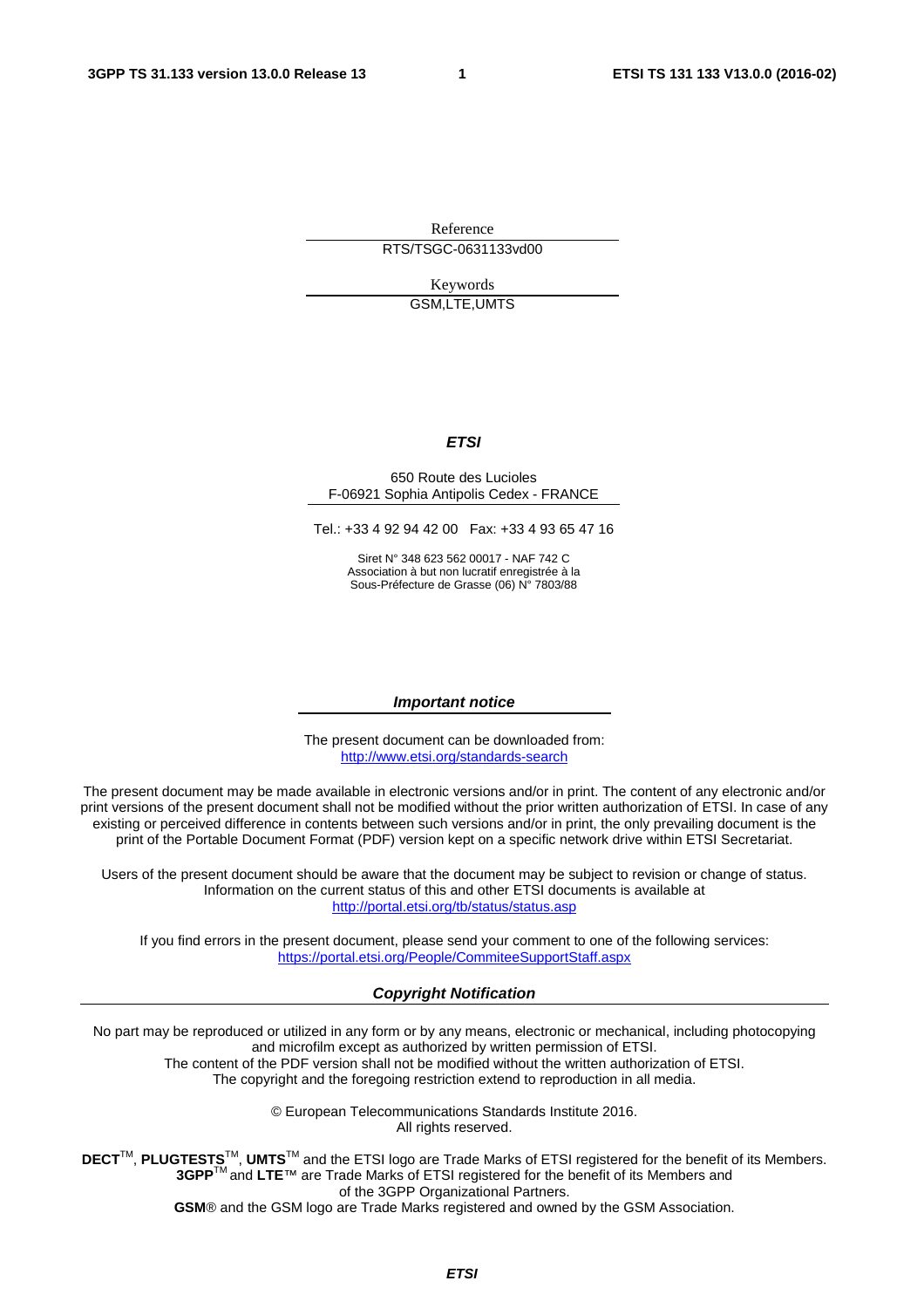### Intellectual Property Rights

IPRs essential or potentially essential to the present document may have been declared to ETSI. The information pertaining to these essential IPRs, if any, is publicly available for **ETSI members and non-members**, and can be found in ETSI SR 000 314: *"Intellectual Property Rights (IPRs); Essential, or potentially Essential, IPRs notified to ETSI in respect of ETSI standards"*, which is available from the ETSI Secretariat. Latest updates are available on the ETSI Web server [\(https://ipr.etsi.org/](https://ipr.etsi.org/)).

Pursuant to the ETSI IPR Policy, no investigation, including IPR searches, has been carried out by ETSI. No guarantee can be given as to the existence of other IPRs not referenced in ETSI SR 000 314 (or the updates on the ETSI Web server) which are, or may be, or may become, essential to the present document.

### Foreword

This Technical Specification (TS) has been produced by ETSI 3rd Generation Partnership Project (3GPP).

The present document may refer to technical specifications or reports using their 3GPP identities, UMTS identities or GSM identities. These should be interpreted as being references to the corresponding ETSI deliverables.

The cross reference between GSM, UMTS, 3GPP and ETSI identities can be found under <http://webapp.etsi.org/key/queryform.asp>.

### Modal verbs terminology

In the present document "**shall**", "**shall not**", "**should**", "**should not**", "**may**", "**need not**", "**will**", "**will not**", "**can**" and "**cannot**" are to be interpreted as described in clause 3.2 of the [ETSI Drafting Rules](http://portal.etsi.org/Help/editHelp!/Howtostart/ETSIDraftingRules.aspx) (Verbal forms for the expression of provisions).

"**must**" and "**must not**" are **NOT** allowed in ETSI deliverables except when used in direct citation.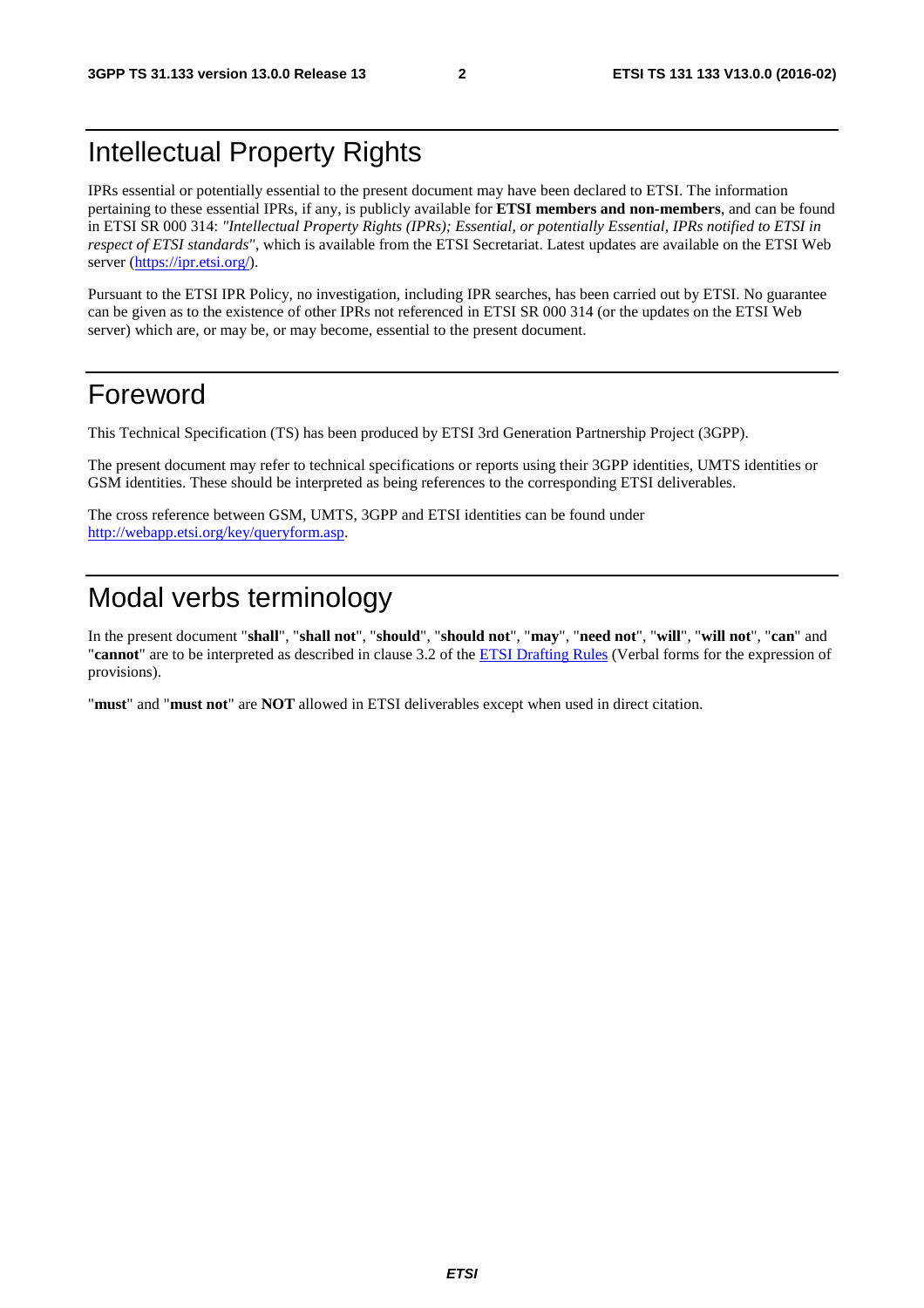$\mathbf{3}$ 

# Contents

| 1                             |  |  |  |  |  |  |
|-------------------------------|--|--|--|--|--|--|
| 2                             |  |  |  |  |  |  |
| 3<br>3.1<br>3.2               |  |  |  |  |  |  |
| $\overline{4}$<br>4.0<br>4.1  |  |  |  |  |  |  |
| 5                             |  |  |  |  |  |  |
| <b>Annex A (normative):</b>   |  |  |  |  |  |  |
| <b>Annex B</b> (normative):   |  |  |  |  |  |  |
| <b>Annex C</b> (normative):   |  |  |  |  |  |  |
| <b>Annex D</b> (normative):   |  |  |  |  |  |  |
| <b>Annex E</b> (informative): |  |  |  |  |  |  |
|                               |  |  |  |  |  |  |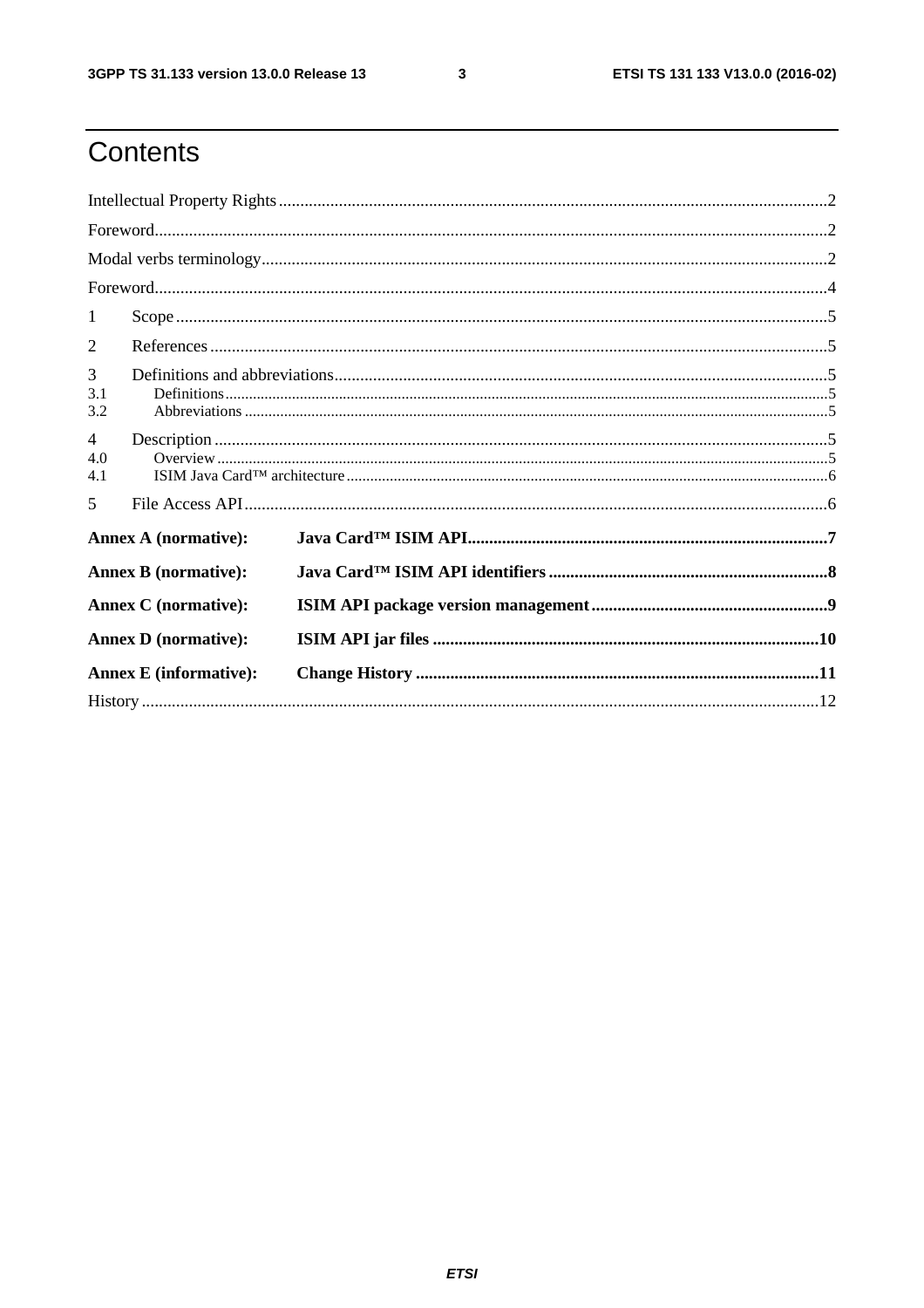### Foreword

This Technical Specification has been produced by the 3<sup>rd</sup> Generation Partnership Project (3GPP).

The contents of the present document are subject to continuing work within the TSG and may change following formal TSG approval. Should the TSG modify the contents of the present document, it will be re-released by the TSG with an identifying change of release date and an increase in version number as follows:

Version x.y.z

where:

- x the first digit:
	- 1 presented to TSG for information;
	- 2 presented to TSG for approval;
	- 3 or greater indicates TSG approved document under change control.
- Y the second digit is incremented for all changes of substance, i.e. technical enhancements, corrections, updates, etc.
- z the third digit is incremented when editorial only changes have been incorporated in the document.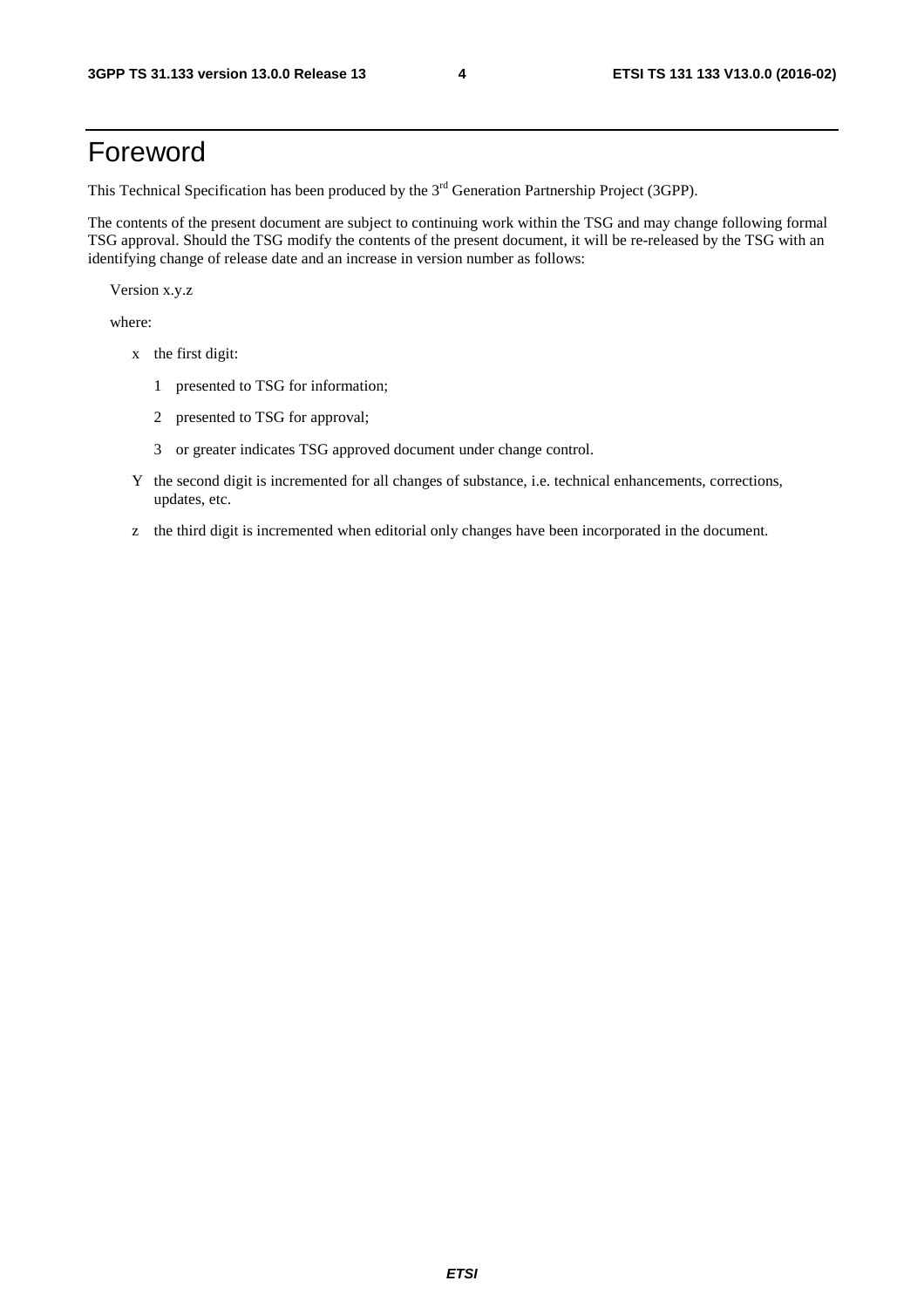### 1 Scope

The present document defines the ISIM Application Programming Interface extending the "UICC API for Java Card<sup>TM"</sup> [2].

This API allows to develop an application running together with a ISIM application.

The present document includes information applicable to network operators, service providers, server -,–ISIM – and database 5anufactures.

### 2 References

The following documents contain provisions which, through reference in this text, constitute provisions of the present document.

- References are either specific (identified by date of publication, edition number, version number, etc.) or non-specific.
- For a specific reference, subsequent revisions do not apply.
- For a non-specific reference, the latest version applies. In the case of a reference to a 3GPP document (including a GSM document), a non-specific reference implicitly refers to the latest version of that document *in the same Release as the present document*.
- [1] ETSI TS 101 220: "Smart Cards; ETSI numbering system for telecommunication application providers".
- [2] ETSI TS 102 241 V9.0.0: "Smart Cards; UICC Application Programming Interface (UICC API) for Java Card™".
- [3] 3GPP TS 31.103: "Characteristics of the IP Multimedia Services Identity Module (ISIM) application".

### 3 Definitions and abbreviations

#### 3.1 Definitions

For the purposes of the present document, the terms and definitions defined in ETSI TS 102 241 [2] apply.

#### 3.2 Abbreviations

For the purposes of the present document, the abbreviations defined in ETSI TS 102 241 [2] apply.

### 4 Description

#### 4.0 Overview

This API is an extension to the ETSI TS 102 241 [2] "UICC API for Java Card™" and requires the implementation of this specification.

The classes and interfaces described in this specification inherit functionality from the classes and interfaces specified in ETSI TS 102 141[2] "UICC API for Java Card™".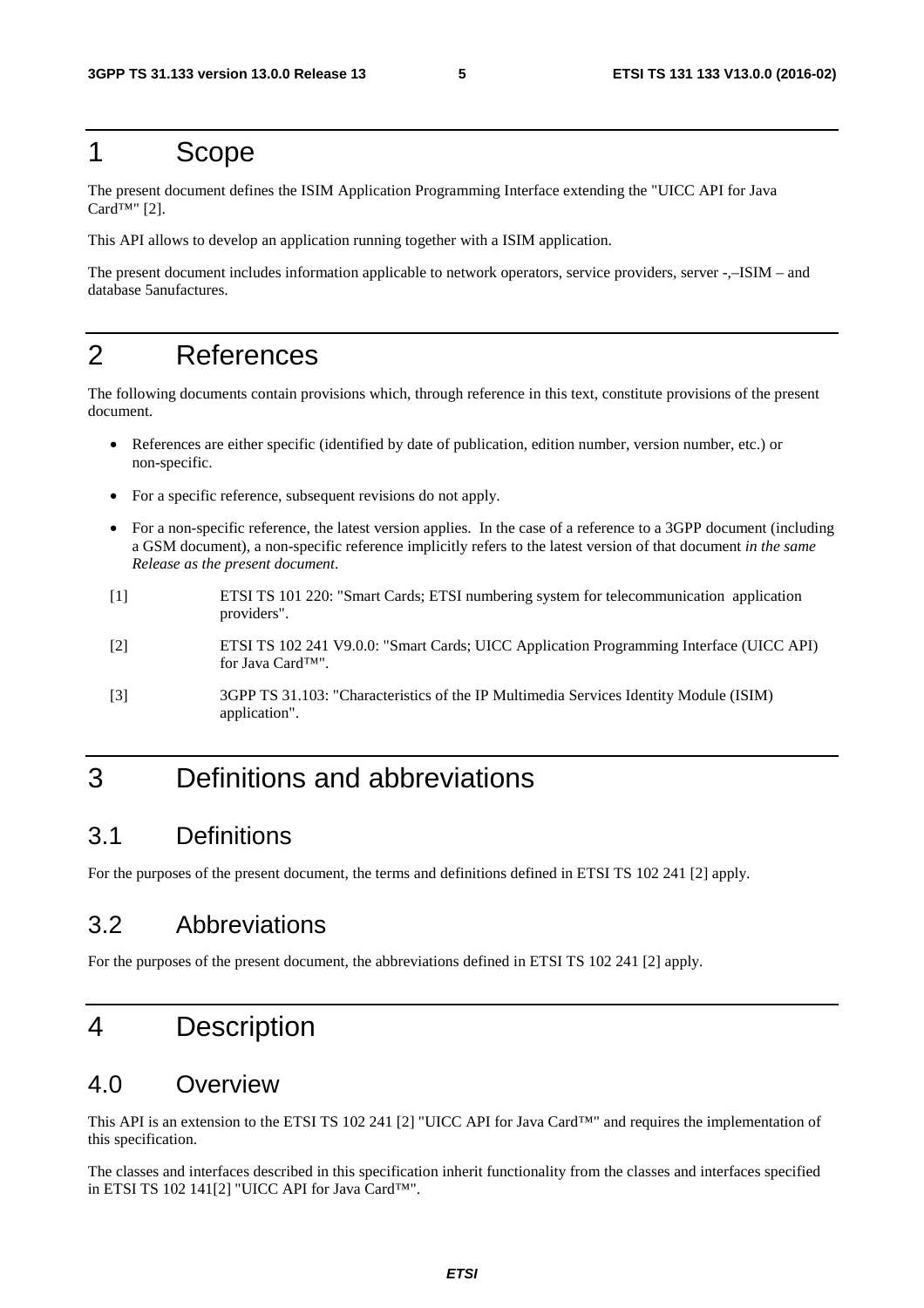### 4.1 ISIM Java Card™ architecture

The overall architecture of the ISIM API is based on the "UICC API for Java Card™" defined in ETSI TS 102 2412].

# 5 File Access API

The ISIM file access API consists of the package *uicc.isim.access*. This package defines additional constants to those defined in the *uicc.access* package from ETSI TS 102 241 [2]. The access to the file system, defined in TS 31.103 [3] is the one specified in ETSI TS 102 241 [2] via the UICC *FileView* Interface.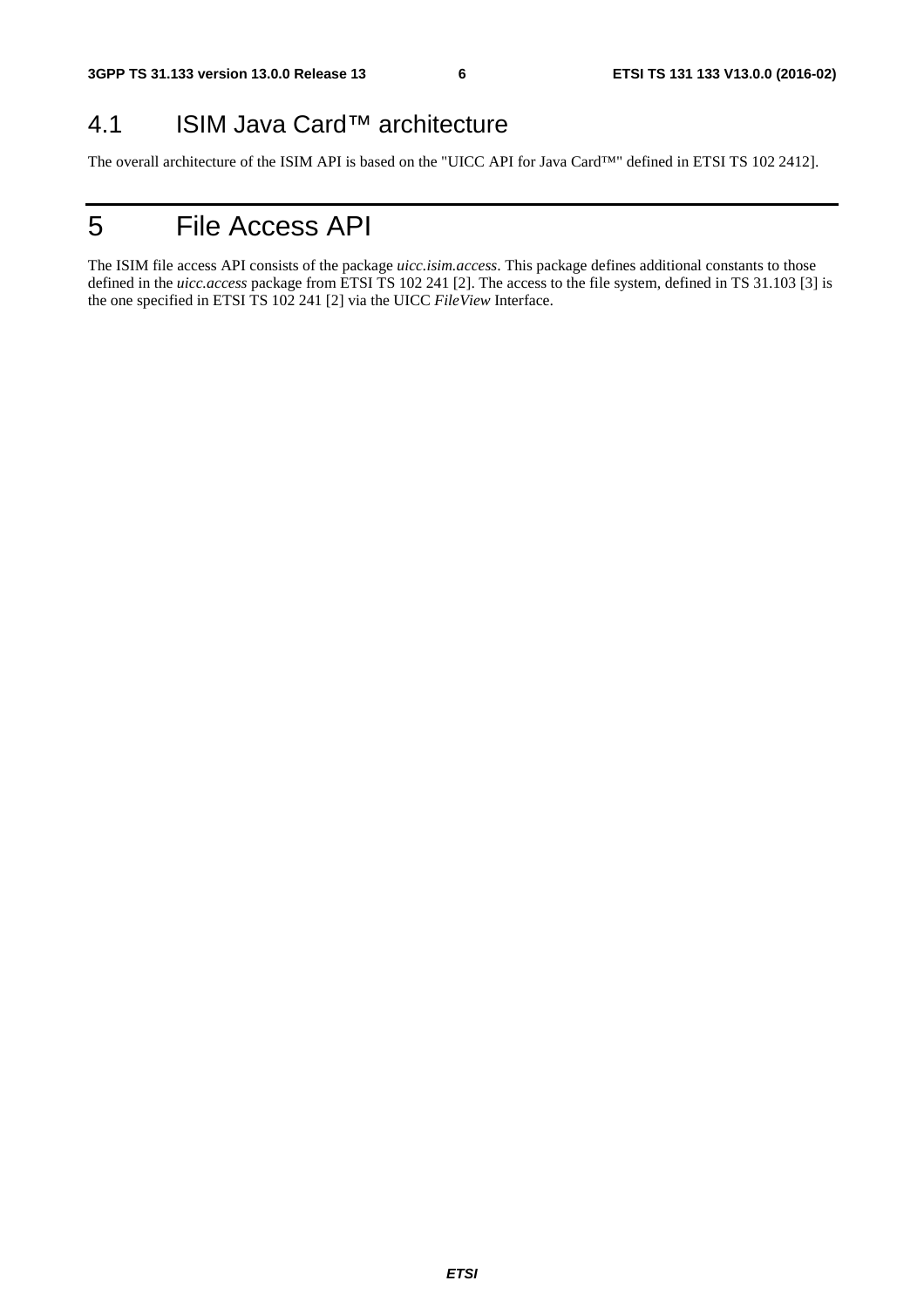### Annex A (normative): Java Card™ ISIM API

The attached files "31133\_Annex\_A\_Java.zip", and "31133\_Annex\_A\_HTML.zip" contain source files and html documentation for the Java Card™ ISIM API.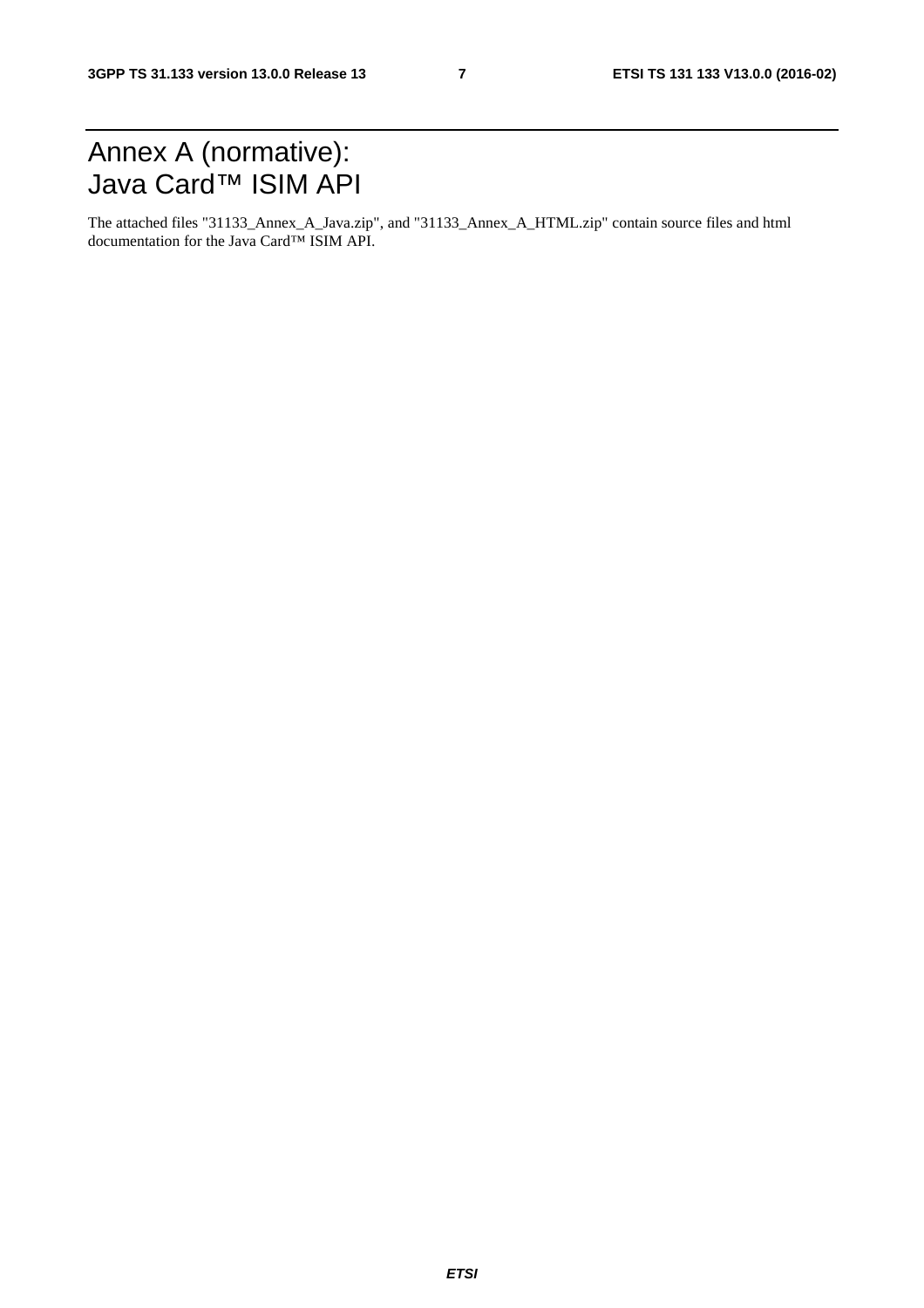### Annex B (normative): Java Card™ ISIM API identifiers

The attached file "31133\_Annex\_B\_Export\_files.zip" contains the export files for the uicc.isim.access package.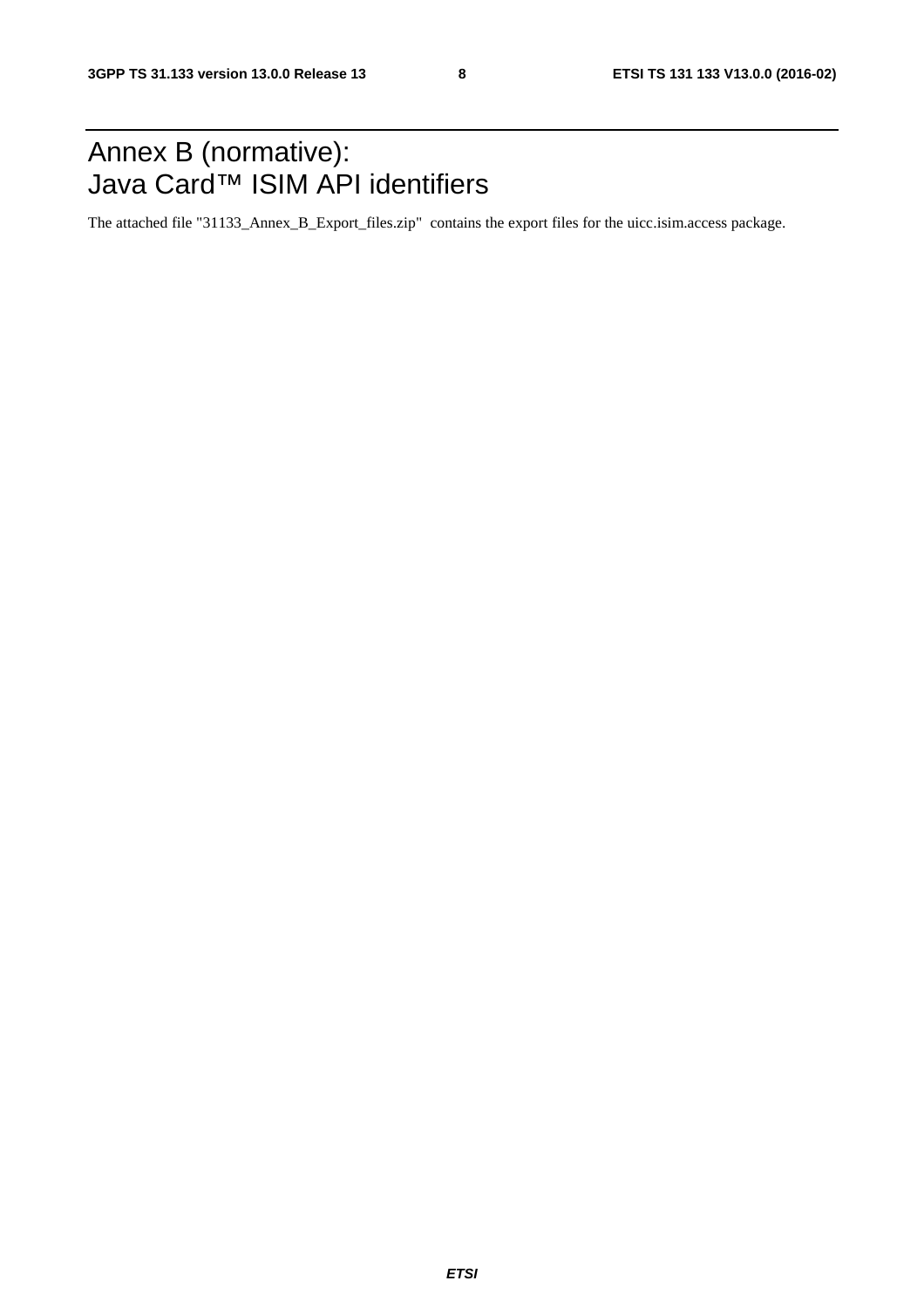## Annex C (normative): ISIM API package version management

The following table describes the relationship between each TS 31.133 specification version and its packages AID and Major, Minor versions defined in the export files.

| l TS 31.133 | uicc.isim.access package                           |                        |  |  |
|-------------|----------------------------------------------------|------------------------|--|--|
|             | AID                                                | Major,<br><b>Minor</b> |  |  |
|             | A0 00 00 00 87 10 05 FF FF FF FF 89 14<br>10 00 00 | 1.1                    |  |  |

The package AID coding is defined in ETSI TS 101 220 [1]. The ISIM API packages AID are not modified by changes to Major or Minor Version.

The Major Version shall be incremented if a change to the specification introduces byte code incompatibility with the previous version.

The Minor Version shall be incremented if a change to the specification does not introduce byte code incompatibility with the previous version.

The package *uicc.isim.access* contains only constants, therefore it may not be loaded on the UICC.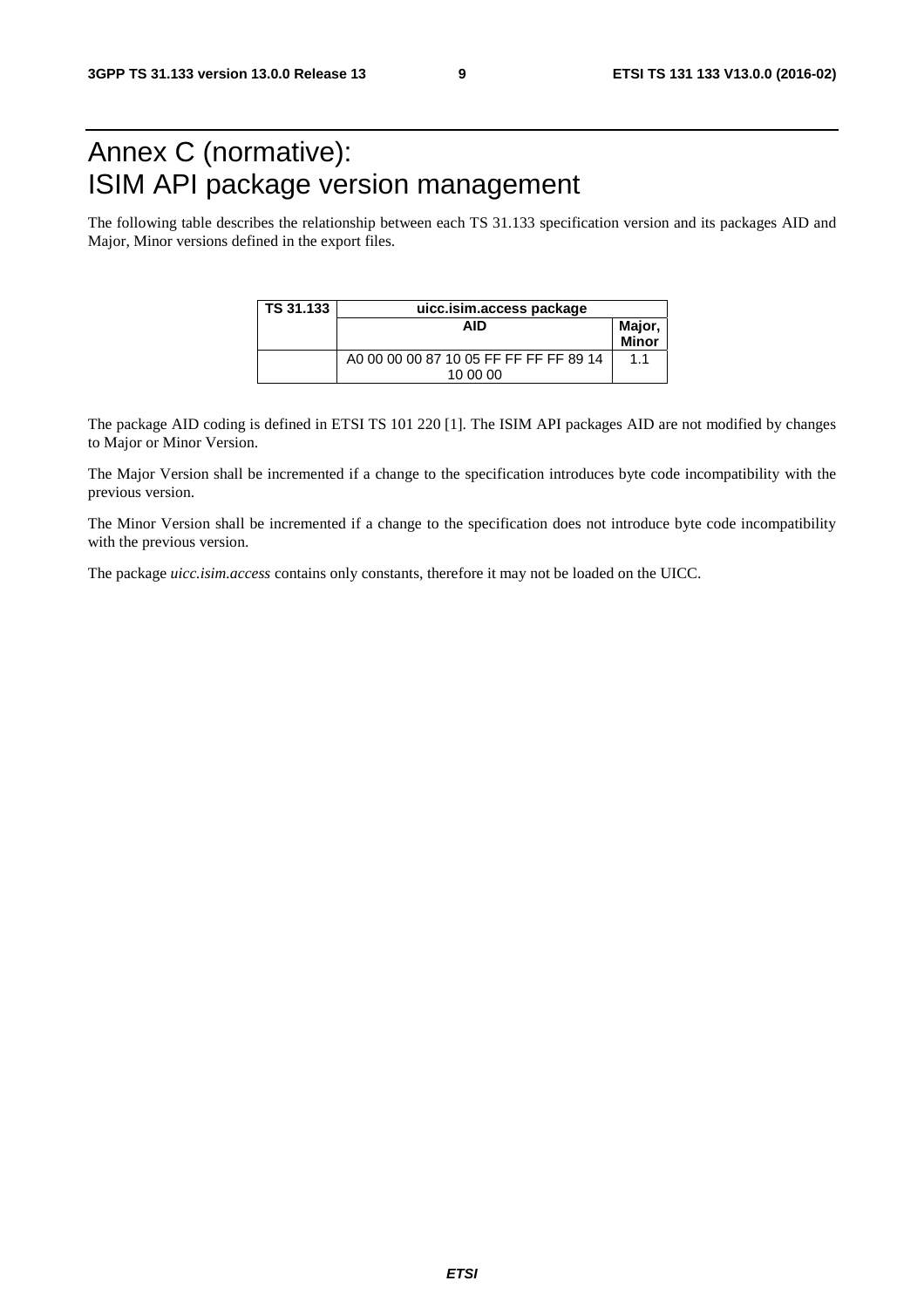### Annex D (normative): ISIM API jar files

The attached file "31133\_Annex\_D.jar" contains class files for the Java Card™ ISIM API.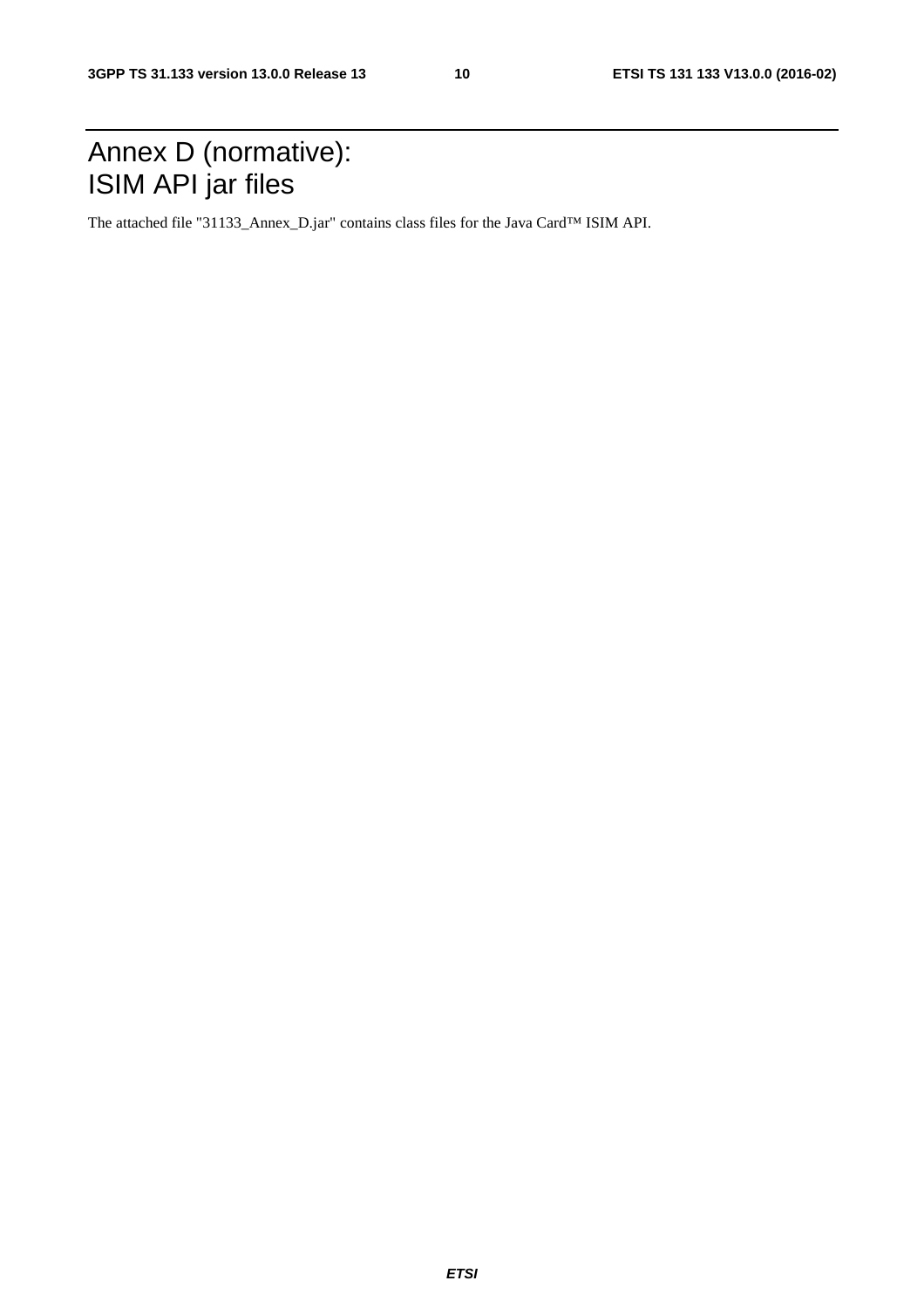### Annex E (informative): Change History

| TSG/         | <b>TSG doc</b>    | <b>WG doc</b> | <b>CR</b> | R  | <b>Subject/Comment</b>                                         | <b>New</b> |
|--------------|-------------------|---------------|-----------|----|----------------------------------------------------------------|------------|
| <b>Date</b>  |                   |               |           | ev |                                                                |            |
| 2005-08      |                   |               |           |    | Initial presentation during CT6#36 Plenary                     | 0.1.0      |
| 2005-08      |                   |               |           |    | Presented during CT6#36 Plenary with editorial changes         | 0.2.0      |
| 2005-08      |                   |               |           |    | Agreed in CT6#36 Plenary to send for information to CT plenary | 0.2.1      |
| 2006-05      | CP-060246         |               |           |    | Agreed in CT6#39 Plenary to send for information to CT plenary | 1.0.0      |
|              | (not              |               |           |    |                                                                |            |
|              | presented         |               |           |    |                                                                |            |
|              | at CT#32)         |               |           |    |                                                                |            |
| 2006-11      |                   |               |           |    | Presented during CT6#41 for approval                           | 2.0.0      |
| 2006-11      |                   |               |           |    | Presented during CT6#41 for approval                           | 2.1.0      |
| 2006-11      |                   |               |           |    | Agreed during CT6#41 to send for approval to CT                | 2.1.1      |
|              | 2006-12 CP-060703 |               |           |    | Approved at CT#34                                              | 7.0.0      |
|              | 2007-06 CP-070303 | C6-070262     | 0001      |    | Correction of the reference to ETSI TS 102 241                 | 7.1.0      |
| CT-38        | CP-070845         | C6-070565     | 0002      | 1  | Introduction of a new constant value for a file in the ISIM    | 7.2.0      |
|              |                   |               |           |    | application                                                    |            |
|              |                   |               |           |    | [2008-08] Attachments for annexes A and B supplied             | 7.2.1      |
|              |                   |               |           |    | [2008-10] History box previous entry supplied (!)              | 7.2.2      |
|              |                   |               |           |    | Upgrade to copyright, keywords and logo for LTE                | 8.0.0      |
|              |                   |               |           |    |                                                                |            |
| CT-46        | CP-091011         | C6-090497     | 0004      |    | References upgrade                                             | 8.1.0      |
| CT-46        |                   |               |           |    | Upgrade of the specification to Rel-9                          | 9.0.0      |
| CT-50        | CP-100836         | C6-100602     | 0005      |    | Update reference to TS 102 241 v9.0.0 reference                | 9.1.0      |
| CT-51        | CP-110234         | C6-110067     | 000811    |    | uicc.isim.access package version update                        | 9.2.0      |
| SP-51        |                   |               |           |    | Automatic upgrade from previous version 9.2.0                  | 10.0.0     |
| SP-57        |                   |               |           |    | Automatic upgrade to Rel-11                                    | 11.0.0     |
| SP-65        |                   |               |           |    | Automatic upgrade to Rel-12                                    | 12.0.0     |
| <b>SP-70</b> |                   |               |           |    | Automatic upgrade to Rel-13                                    | 13.0.0     |